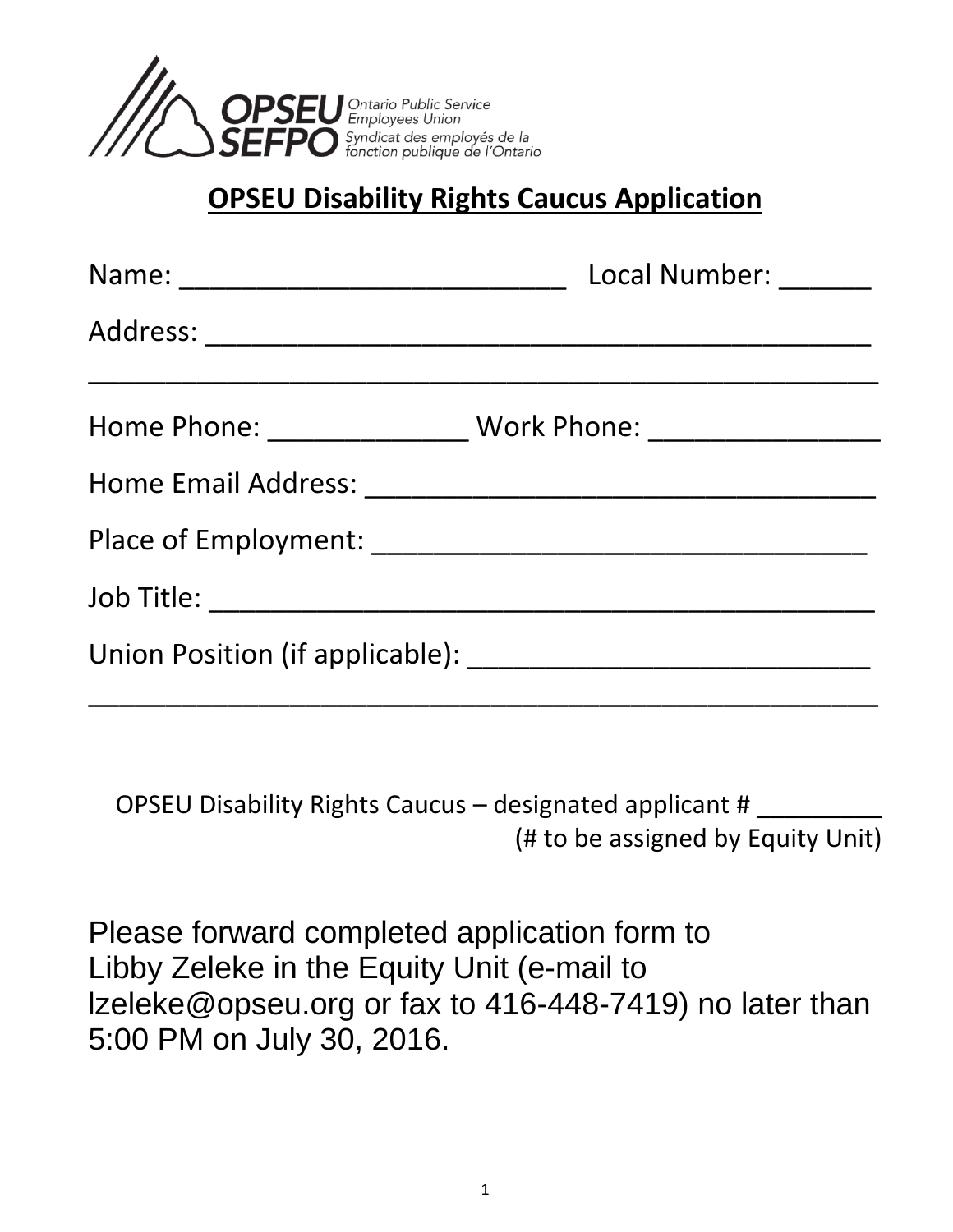**Please circle your OPSEU region:** 1 2 3 4 5 6 7

### **How would you describe your disability?**

- Visible
- □ Non-Evident/Non-Visible

# **Please check what most accurately describes the nature of your disability/disabilities:**

- $\Box$  Physical disability
- $\square$  Learning disability
- □ Mental Health Disability/Illness
- $\Box$  Injury or disability as a result of an accident or incident

# **Please indicate whether you belong to any of the following equity-seeking groups:**

- □ Aboriginal workers
- $\square$  Francophone workers
- □ LGBTTIQQ2S workers
- $\Box$  Racialized workers
- Woman workers
- □ Young workers

# **What is your understanding of the work of the Disability Rights Caucus?**

\_\_\_\_\_\_\_\_\_\_\_\_\_\_\_\_\_\_\_\_\_\_\_\_\_\_\_\_\_\_\_\_\_\_\_\_\_\_\_\_\_\_\_\_\_\_\_\_\_\_\_

\_\_\_\_\_\_\_\_\_\_\_\_\_\_\_\_\_\_\_\_\_\_\_\_\_\_\_\_\_\_\_\_\_\_\_\_\_\_\_\_\_\_\_\_\_\_\_\_\_\_\_

\_\_\_\_\_\_\_\_\_\_\_\_\_\_\_\_\_\_\_\_\_\_\_\_\_\_\_\_\_\_\_\_\_\_\_\_\_\_\_\_\_\_\_\_\_\_\_\_\_\_\_

\_\_\_\_\_\_\_\_\_\_\_\_\_\_\_\_\_\_\_\_\_\_\_\_\_\_\_\_\_\_\_\_\_\_\_\_\_\_\_\_\_\_\_\_\_\_\_\_\_\_\_